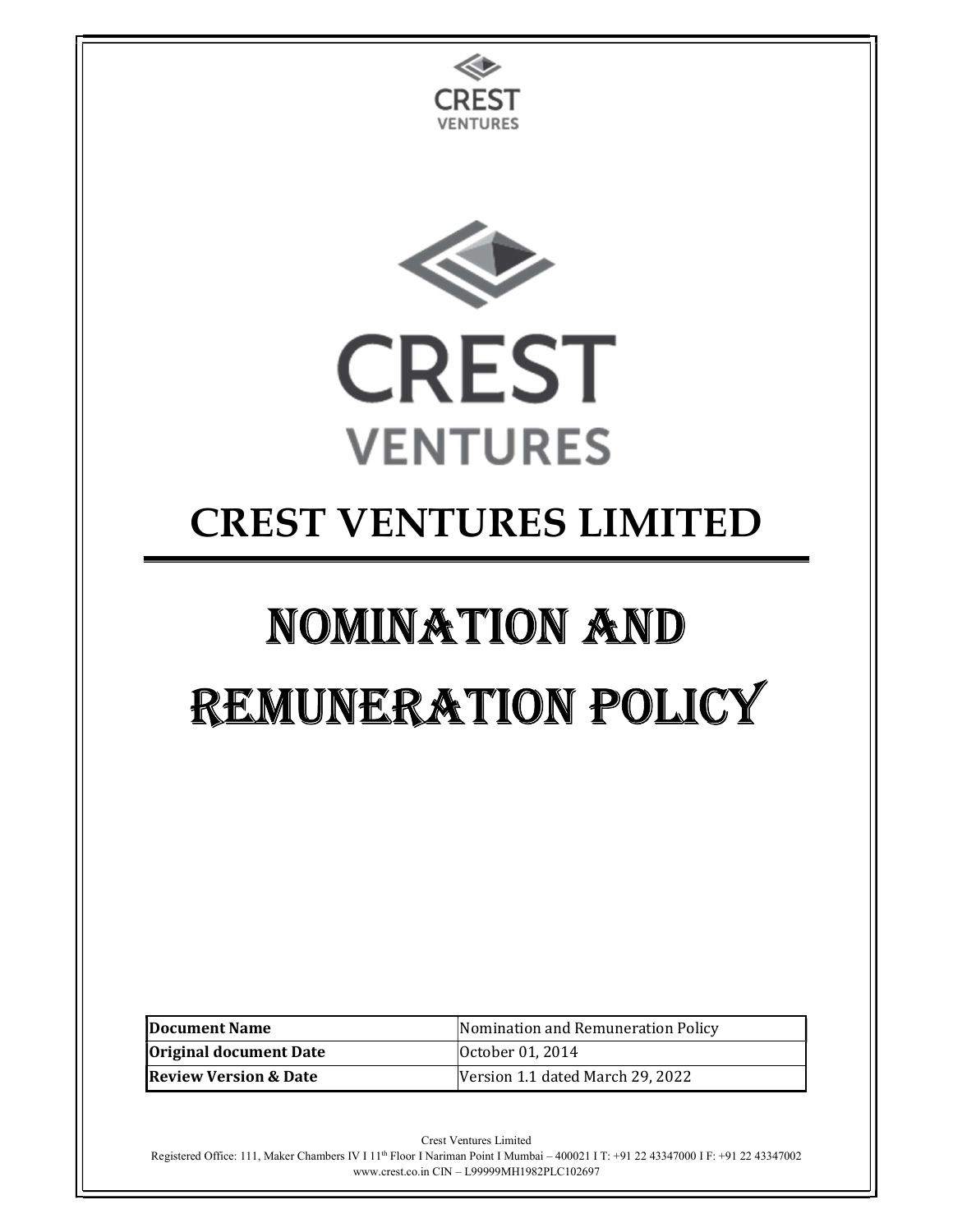

**† Contents †** 

- 1. Introduction
- 2. Objective
- 3. Definitions
- 4. Role of committee
- 5. Membership
- 6. Chairman
- 7. Frequency of Meetings
- 8. Committee Members' interests
- 9. Secretary
- 10. Voting
- 11. Nomination Duties
- 12. Remuneration Duties
- 13. Minutes of Committee Meetings
- 14. Amendments

Crest Ventures Limited Registered Office: 111, Maker Chambers IV I 11<sup>th</sup> Floor I Nariman Point I Mumbai – 400021 I T: +91 22 43347000 I F: +91 22 43347002 www.crest.co.in CIN – L99999MH1982PLC102697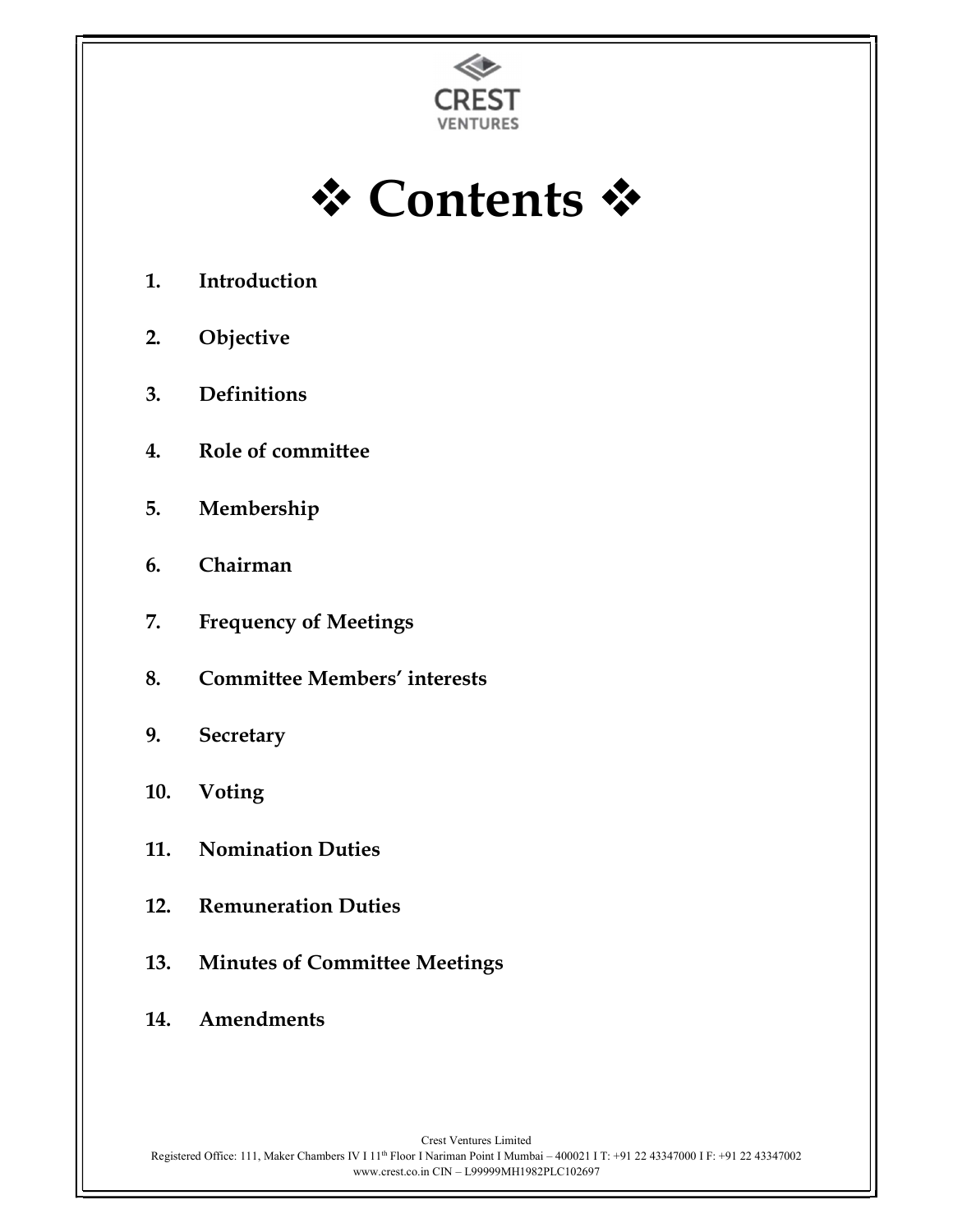

# NomiNatioN aNd RemuNeRatioN Policy

# 1. INTRODUCTION

The Board of Directors of Crest Ventures Limited ("the Company") constituted the "Nomination and Remuneration Committee".

# 2. OBJECTIVE

The Nomination and Remuneration Committee and this Policy shall be in compliance with Section 178 of the Companies Act, 2013 read along with the applicable rules thereto and Regulation 19 of SEBI (Listing Obligations and Disclosure Requirements) Regulations, 2015 ("SEBI Listing Regulations"). The Key Objectives of the Committee would be:

- To guide the Board in relation to appointment and removal of Directors, Key Managerial Personnel and Senior Management.
- To evaluate the performance of the members of the Board and provide necessary report to the Board for further evaluation of the Board.
- To recommend to the Board on Remuneration payable to the Directors, Key Managerial Personnel and Senior Management.
- To provide to Key Managerial Personnel and Senior Management reward linked directly to their effort, performance, dedication and achievement relating to the Company's operations.
- To retain, motivate and promote talent and to ensure long term sustainability of talented managerial persons and create competitive advantage.
- To devise a policy on Board diversity
- To develop a succession plan for the Board and to regularly review the plan;

#### 3. DEFINITIONS

- a) "Act" means the Companies Act, 2013 and Rules framed thereunder, as amended from time to time.
- b) "Board" means Board of Directors of the Company.
- c) "Directors" mean Directors of the Company.
- d) "Key Managerial Personnel" means:
	- 1. Chief Executive Officer or the Managing Director or the Manager;
	- 2. Whole-time director;
	- 3. Chief Financial Officer;
	- 4. Company Secretary; and
	- 5. Such other officer as may be prescribed.

Crest Ventures Limited

Registered Office: 111, Maker Chambers IV I 11th Floor I Nariman Point I Mumbai – 400021 I T: +91 22 43347000 I F: +91 22 43347002 www.crest.co.in CIN – L99999MH1982PLC102697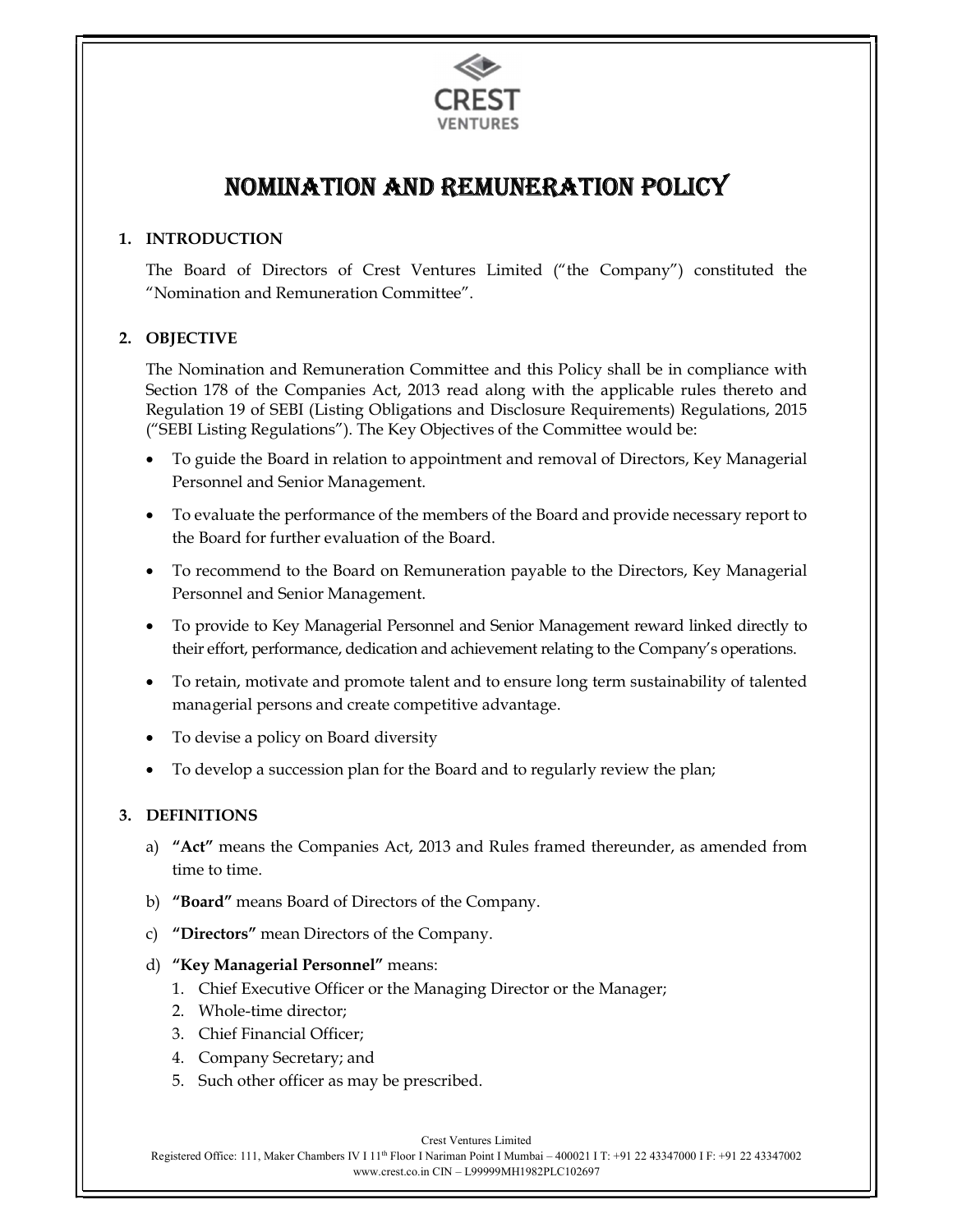

e) "Senior Management" means Senior Management means personnel of the company who are members of its core management team excluding the Board of Directors including Functional Heads.

# 4. ROLE OF COMMITTEE

The role of the Committee inter alia will be the following:

- To formulate a criteria for determining qualifications, positive attributes and independence of a Director.
- To prepare a description of the role and capabilities required of an independent director based on careful evaluation of balance of skills, knowledge and experience on the Board. Further, the person recommended to the Board for appointment as an independent director shall have the capabilities identified in such description.
- To recommend to the Board the appointment and removal of Senior Management
- To carry out evaluation of Director's/KMP/Senior Management performance.
- To recommend to the Board on (i) policy relating to remuneration for Directors, Key Managerial Personnel and Senior Management and (ii) Executive Directors remuneration and incentive.
- To make recommendations to the Board concerning any matters relating to the continuation in office of any Director at any time including the suspension or termination of service of an Executive Director as an employee of the Company subject to the provision of the law and their service contract;
- Ensure that level and composition of remuneration is reasonable and sufficient, relationship of remuneration to performance is clear and meets appropriate performance benchmarks,
- To devise a policy on Board diversity;
- To develop a succession plan for the Board and to regularly review the plan;

# 5. MEMBERSHIP

- The Committee shall consist of a minimum 3 non-executive directors and atleast 50% of the Directors shall be independent directors.
- Minimum two (2) members or one third of the members of the committee, whichever is greater, including atleast one independent director in attendance shall constitute a quorum for the Committee meeting.
- Membership of the Committee shall be disclosed in the Annual Report.
- Term of the Committee shall be continued unless terminated by the Board of Directors.

# 6. CHAIRMAN

Chairperson of the Committee shall be an Independent Director.

Crest Ventures Limited Registered Office: 111, Maker Chambers IV I 11th Floor I Nariman Point I Mumbai – 400021 I T: +91 22 43347000 I F: +91 22 43347002 www.crest.co.in CIN – L99999MH1982PLC102697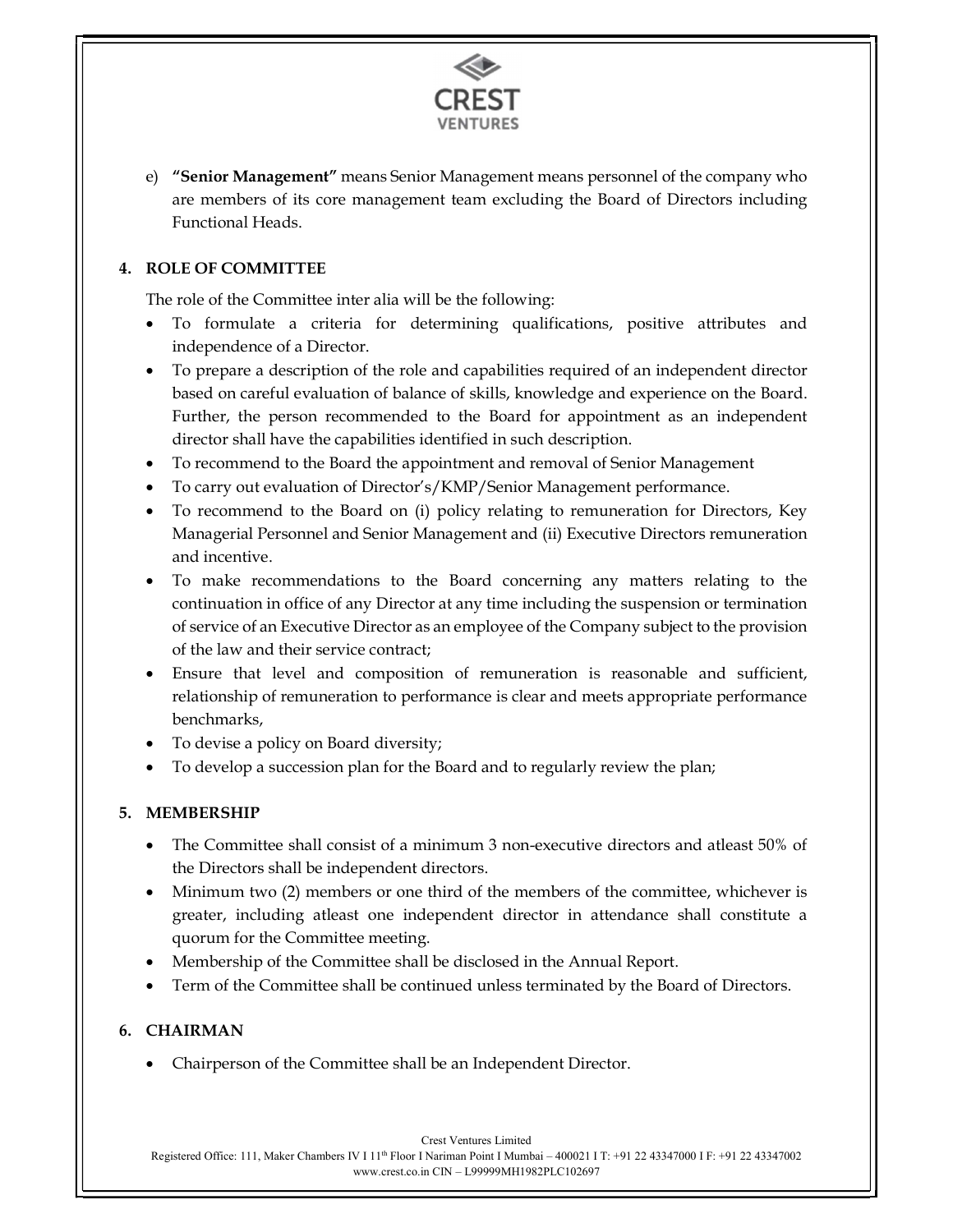

- Chairperson of the Company may be appointed as a member of the Committee but shall not be a Chairperson of the Committee.
- In the absence of the Chairman, the members of the Committee present at the meeting shall choose one amongst them to act as Chairman.
- Chairman of the Nomination and Remuneration Committee meeting could be present at the Annual General Meeting or may nominate some other member to answer the shareholders' queries.

#### 7. FREQUENCY OF MEETINGS

The meeting of the Committee shall be held at such regular intervals as may be required and at least once in a year.

# 8. COMMITTEE MEMBERS' INTERESTS

A member of the Committee is not entitled to be present when his or her own remuneration is discussed at a meeting or when his or her performance is being evaluated.

The Committee may invite such executives, as it considers appropriate, to be present at the meetings of the Committee.

#### 9. SECRETARY

The Company Secretary of the Company if any, shall act as Secretary of the Committee.

#### 10. VOTING

Matters arising for determination at Committee meetings shall be decided by a majority of votes of Members present and voting and any such decision shall for all purposes be deemed a decision of the Committee.

In the case of equality of votes, the Chairman of the meeting will have a casting vote.

# 11. NOMINATION DUTIES

The duties of the Committee in relation to nomination matters include:

- Ensuring that there is an appropriate induction & training programme in place for new Directors and members of Senior Management and reviewing its effectiveness;
- Ensuring that on appointment to the Board, Non-Executive Directors receive a formal letter of appointment in accordance with the Guidelines provided under the Companies Act, 2013;
- Identifying and recommending Directors who are to be put forward for retirement by rotation.
- Determining the appropriate size, diversity and composition of the Board;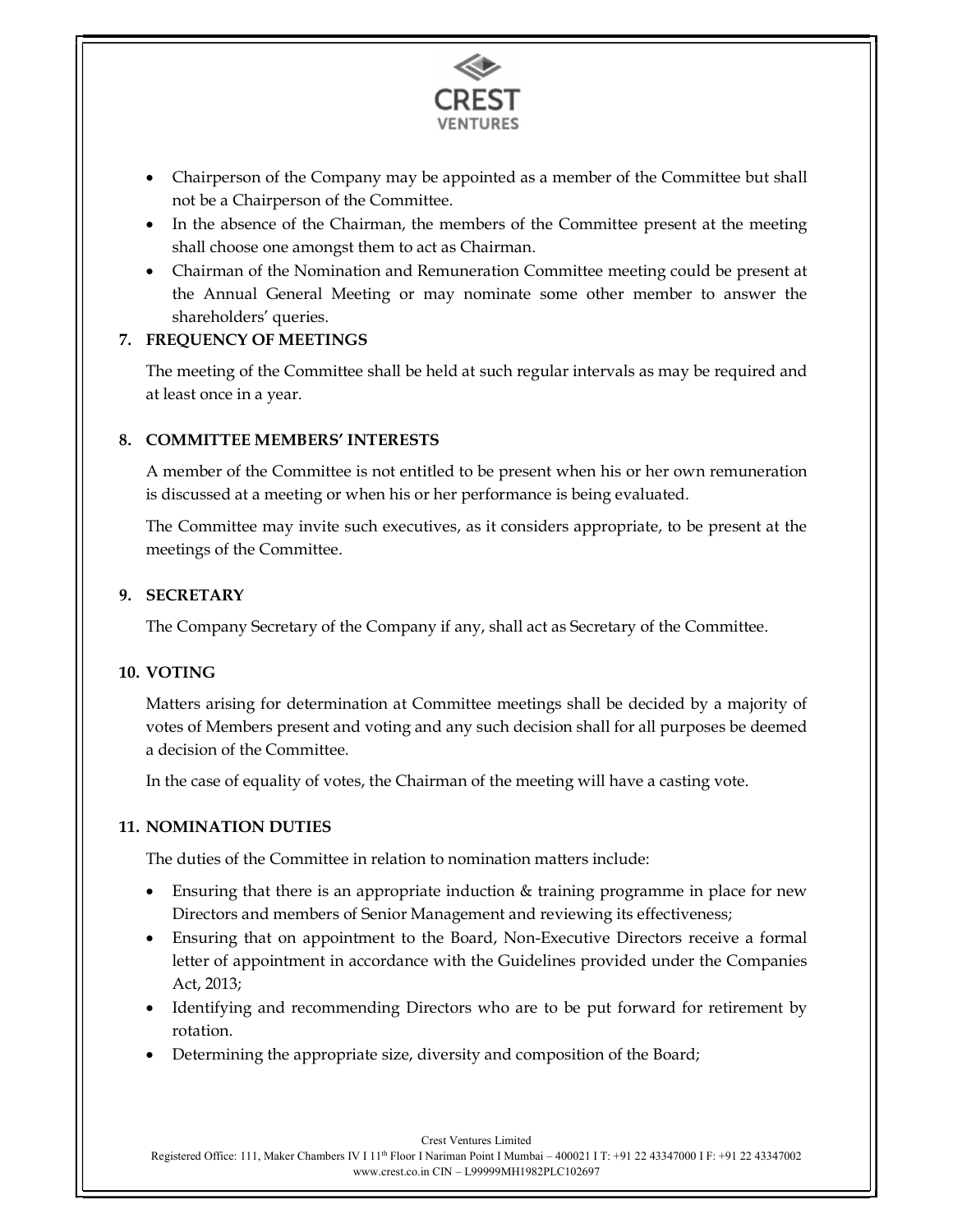

- Setting a formal and transparent procedure for selecting new Directors for appointment to the Board;
- Developing a succession plan for the Board and Senior Management and regularly reviewing the plan;
- Evaluating the performance of the Board members and Senior Management in the context of the Company's performance from business and compliance perspective;
- Making recommendations to the Board concerning any matters relating to the continuation in office of any Director at any time including the suspension or termination of service of an Executive Director as an employee of the Company subject to the provision of the law and their service contract.
- Delegating any of its powers to one or more of its members or the Secretary of the Committee;
- Recommend any necessary changes to the Board.
- Considering any other matters as may be requested by the Board; and

# 12. REMUNERATION DUTIES

The duties of the Committee in relation to remuneration matters include:

- to consider and determine the Remuneration Policy, based on the performance and also bearing in mind that the remuneration is reasonable and sufficient to attract retain and motivate members of the Board and such other factors as the Committee shall deem appropriate all elements of the remuneration of the members of the Board.
- to approve the remuneration of the Senior Management including key managerial personnel of the Company maintaining a balance between fixed and incentive pay reflecting short and long term performance objectives appropriate to the working of the Company.
- to delegate any of its powers to one or more of its members or the Secretary of the Committee
- to consider any other matters as may be requested by the Board;
- Professional indemnity and liability insurance for Directors and senior management.

# 13. MINUTES OF COMMITTEE MEETING

Proceedings of all meetings must be minuted and signed by the Chairman of the Committee at the subsequent meeting. Minutes of the Committee meetings will be tabled at the subsequent Board and Committee meeting.

# 14. AMENDMENTS

This Policy may be amended by the board at any time and is subject to (i) amendments to the Companies Act, 2013 (the Act 2013) and (ii) further guidelines and enactments by the SEBI, including SEBI Listing Regu;ations.

Crest Ventures Limited Registered Office: 111, Maker Chambers IV I 11th Floor I Nariman Point I Mumbai – 400021 I T: +91 22 43347000 I F: +91 22 43347002 www.crest.co.in CIN – L99999MH1982PLC102697